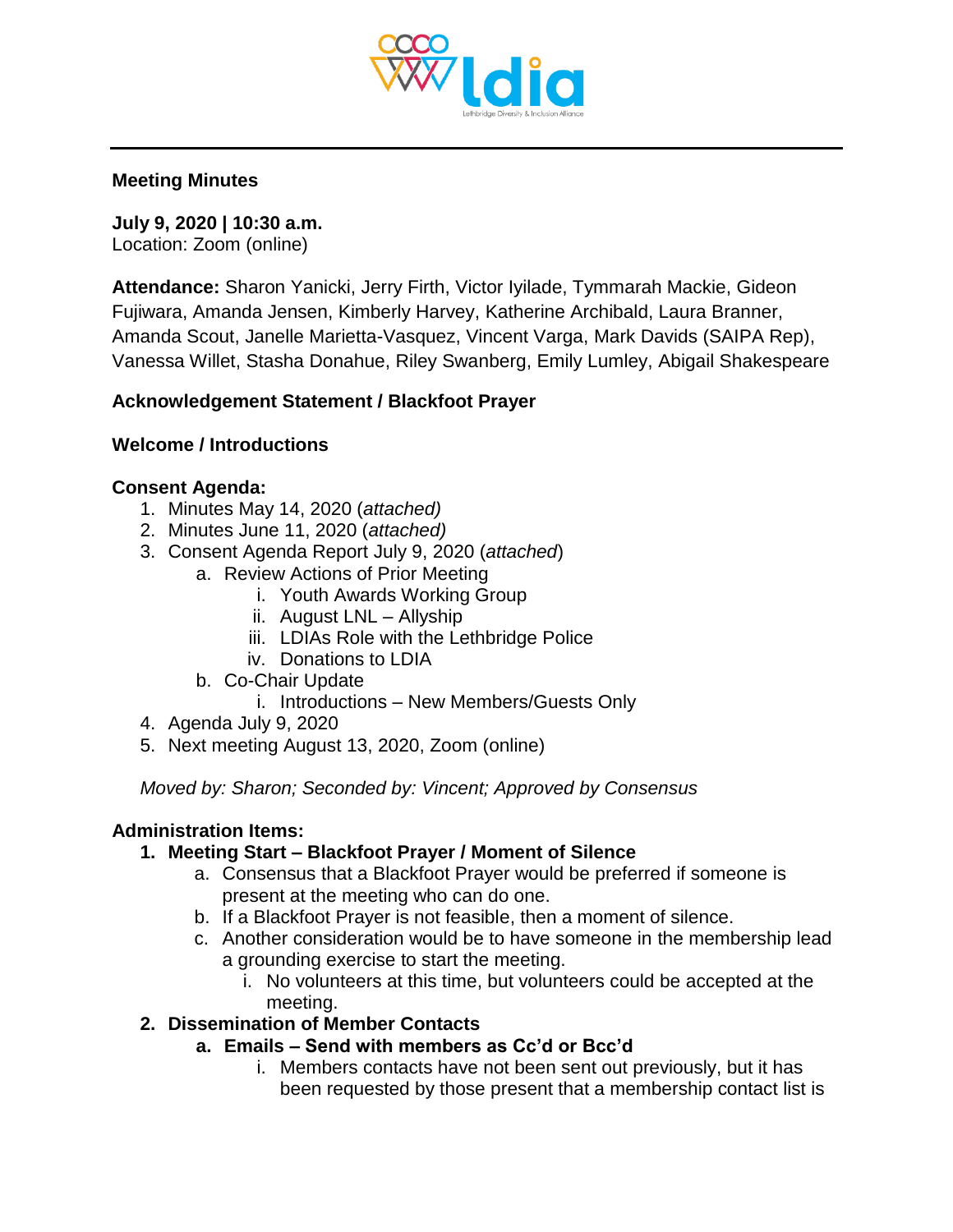

distributed to help strengthen the alliance through a communication network.

- 1. **Action –** An updated membership contact list to be distributed to members (Jerry)
- 2. Members to contact co-chairs if they choose not to have their contacts shared.
- ii. Continue sending emails with member's blind carbon copied (Bcc) to avoid spamming.

## **b. Website forum for membership communication**

- i. The LDIA website has a group forum function that can be used as a communication tool.
- ii. Discussion whether it would be feasible to use and utilized often enough.
- iii. Consensus that it would be good for one-off use for shared discussion online on specific topics of interest to LDIA.
- iv. **Action –** Media Committee to review its feasibility and function for use by membership.
	- 1. Some background work would be required to set it up, and logins would be needed for members.

## **Ongoing Business:**

# **1. Meeting Event Planning – Review / Update**

## **a. September Lunch N' Learn**

- i. Lunch N' Learn sessions have been booked up to August, needing sessions coordinated for the Fall.
- ii. Suggested themes for Fall sessions:
	- 1. Sept Reconciliation
		- a. Community response to reconciliation
		- b. **Action –** Amanda S. to follow up with Reconciliation Lethbridge Advisory Committee (RLAC) and coordinate with Victor.
	- 2. Oct Honoring Diversity for Mental Health
	- 3. Nov Restorative Justice focus
		- a. An Urban Peace Makers Program will be starting in Lethbridge through Native Counselling.
		- b. restorative justice in relation to police relations on racism issues.
	- 4. Dec Human Rights
- iii. **Action –** coordinate topics and facilitators for the Fall sessions. Victor to follow up with potential/interested individuals/groups.
- iv. Information about Lunch N Learn sessions, including registration, can be found on the LDIA website.
- v. Request that all sessions be recorded and posted for public viewing. Some of the recent sessions have been recorded and posted on the LDIA YouTube channel.

[https://www.youtube.com/channel/UCQVl0up-ZKMjKj2\\_qYnBz8A](https://www.youtube.com/channel/UCQVl0up-ZKMjKj2_qYnBz8A)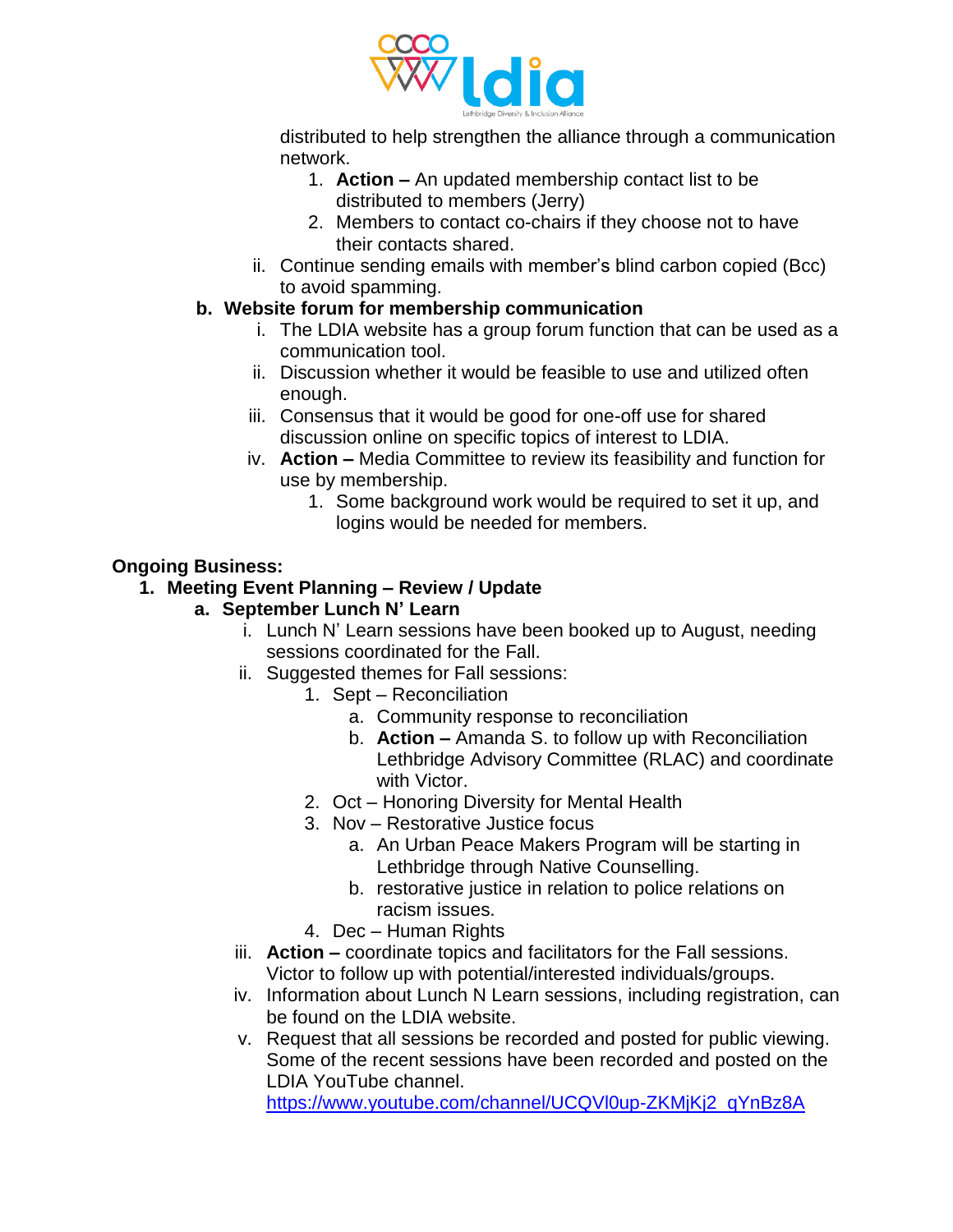

- vi. The Lethbridge Public Library had been identified as a potential partnering in promoting and sharing LNL sessions.
	- 1. **Action –** Coordinate LNL partnership between LDIA and the LPL. (Emily/ Victor/Jerry)
- vii. Suggested that LDIA consider training a couple members as Circle Facilitators, related to restorative justice.
	- 1. **Action –** Raise this topic with RLAC for potential partnership. (Jerry)

# **2. Public Awareness Campaign**

# **a. Key Messages and Blog Posts**

- i. Key messages are needed for notable dates that pop up over the year. Key messages will be pre-built to disseminate on social media pages for specific events during the year (e.g., Black History month).
- ii. A list of notable dates has been emailed to the membership.
- iii. LDIA can share key messaging from member organizations.
- iv. **Action –** members to provide key messages to the Media Group, via Aileen. (All)
- v. Blog Posts would follow these same notable dates.
	- 1. Media Group can generate blog posts in collaboration with Lunch N' Learn facilitators.
	- 2. **Action –** members are encouraged to submit to the Media Group blog posts related to the notable dates list. (ALL)
	- 3. **Action –** create a Blog Guideline (criteria) for member submissions. (Media Group)
		- a. personal opinion-based articles (try to be more fact based than opinion-based, tone is accessible)
		- b. expectations about the use of references and evidence (not too academic heavy)
		- c. draft outline of expectations for use of language (inclusive, plain language – grade level 5), and
		- d. need limits around length 200- 300 words., but
		- e. perhaps don't constrain the diversity of diversity that want to weigh in on issues (not censorship).

# **3. LDIAs Role Addressing Racism and Discrimination (Actionable)**

- a. Frank and open conversations are needed around addressing issues of racism and discrimination.
- b. There is a need to identify what other community groups / organizations are doing and how collaborations can be established.
- c. Identify expertise within the membership group.
	- i. **Action –** create an inventory or resource guide of assets/skill sets/resources of members and areas of their expertise.
- d. Use the Lethbridge Diversity and Inclusion Charter to guide the work, but build in resources to help generate actionable activities.
	- i. Possibility of using a survey to compile actions to the Charter.
	- ii. How can the website be used as an interactive tool for posting action items?